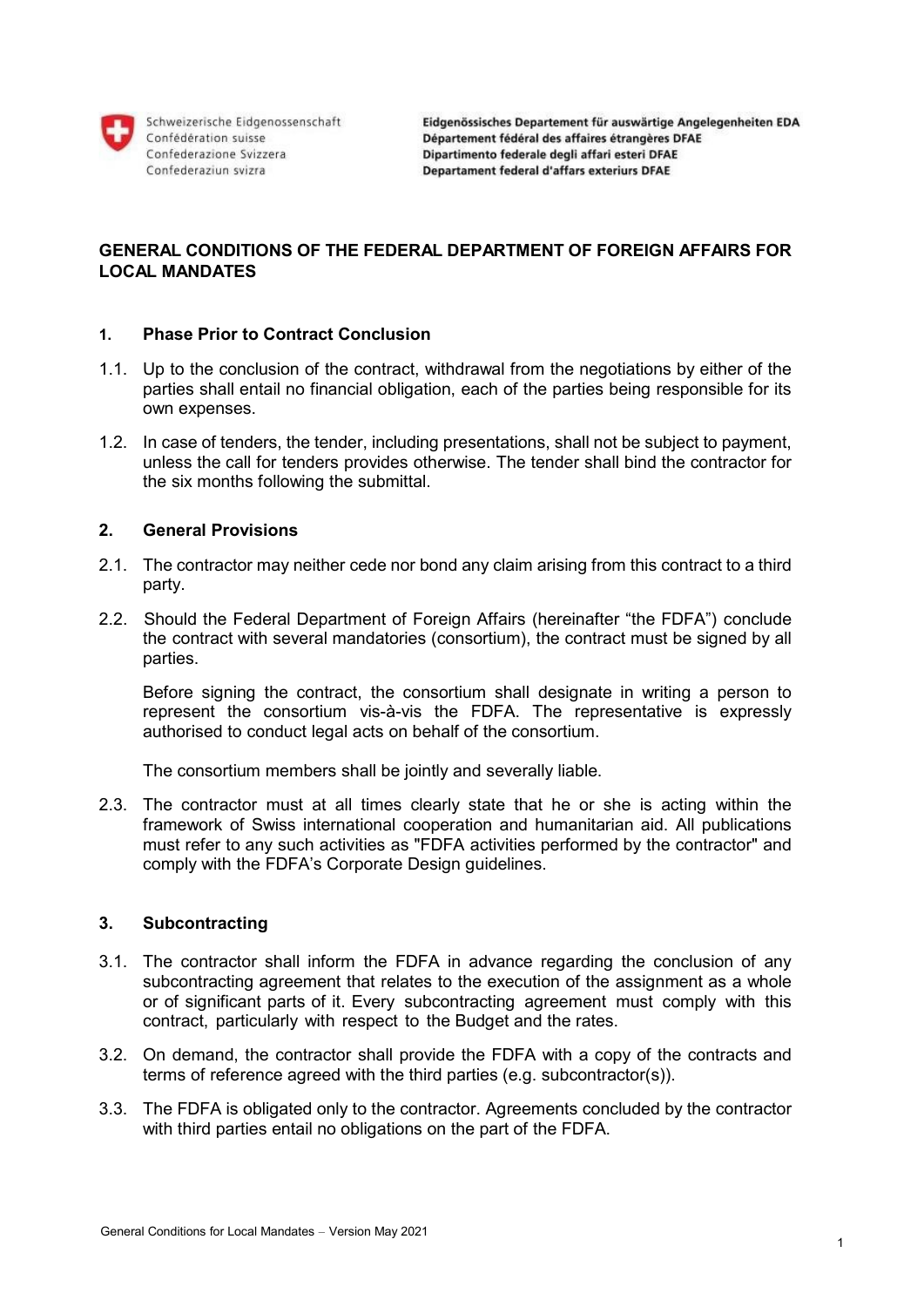# **4. Duties of the Contractor**

- 4.1. The contractor shall undertake to carry out the present contract with due care and diligence and to fully safeguard the interests of the FDFA. (S)he observes the applicable law, rules and regulations.
- 4.2 The contractor shall comply with the environmental protection provisions applicable at the place of performance, but at least with the agreements<sup>1</sup> on the environment that are relevant for the contractor's performance.

The contractor is obliged to contractually impose this requirement on third parties involved.

If the contractor or one of the third parties violates obligations arising from this article, the contractor shall be liable to pay a contractual penalty unless it proves that it is not at fault. The contractual penalty shall amount to 10 percent of the total compensation in each case, but no higher than CHF 100,000 in aggregate. Payment of the contractual penalty shall not release the contractor from compliance with this obligation.

- 4.3. The contractor works in favour of continuing good relations between Switzerland and the Partner Country.
- 4.4. The contractor and her/his personnel shall not engage, even without payment, in any accessory activities, which might be detrimental to the execution of the contract.

# **5. Collaboration between the FDFA and the Contractor**

- 5.1. The FDFA alone shall be competent to issue directives to the contractor.
- 5.2. The contractor shall inform the FDFA immediately and in writing of any exceptional situation arising during the execution of the contract, which may endanger its realization and/or require substantial modification of its aims.

# **6. Personnel**

 $\overline{\phantom{a}}$ 

- 6.1. The contractor shall be responsible for the recruitment of the personnel for this assignment. Hereby, s/he shall apply the principles of transparency and fair competition, use objective criteria in decision making and engage only employees with appropriate qualifications.
- 6.2. The contractor shall comply with the working conditions and safety regulations applicable at the place of performance, but as a minimum with the core conventions of the International Labour Organisation.<sup>2</sup>

<sup>&</sup>lt;sup>1</sup> Vienna Convention of 22 March 1985 for the Protection of the Ozone Layer and the Montreal Protocol of 16 September 1987 on Substances that Deplete the Ozone Layer concluded within the framework of this Convention; Basel Convention of 22 March 1989 on the Control of Transboundary Movements of Hazardous Wastes and their Disposal; Stockholm Convention of 22 May 2001 on Persistent Organic Pollutants; Rotterdam Convention of September 1998 on the Prior Informed Consent Procedure for Certain Hazardous Chemicals and Pesticides in International Trade; Convention of 5 June 1992 on Biological Diversity; United Nations Framework Convention of 9 May 1992 on Climate Change; Convention of 3 March 1973 on International Trade in Endangered Species of Wild Fauna and Flora; Convention of 13 November 1979 on Long-range Transboundary Air Pollution and the eight protocols ratified by Switzerland within the framework of this Convention.

General Conditions for Local Mandates – Version May 2021 2 ILO Core Conventions: Convention No. 29 of 28 June 1930 on forced or compulsory labour (SR 0.822.713.9); Convention No. 87 of 9 July 1948 on the freedom of association and protection of the right to organise (SR 0.822.719.7); Convention No. 98 of 1 July 1949 on the application of the principles of the right to organise and the right to collective bargaining (SR 0.822.719.9); Convention No. 100 of 29 June 1951 on equal remuneration between men and women for equal work (SR 0.822.720.0); Convention No. 105 of 25 June 1957 on the abolition of forced labour (SR 0.822.720.5); Convention No. 111 of 25 June 1958 on discrimination in employment and occupation (SR 0.822.721.1); Convention No. 138 of 26 June 1973 on the minimum age for employment (SR 0.822.723.8); Convention No. 182 of 17 June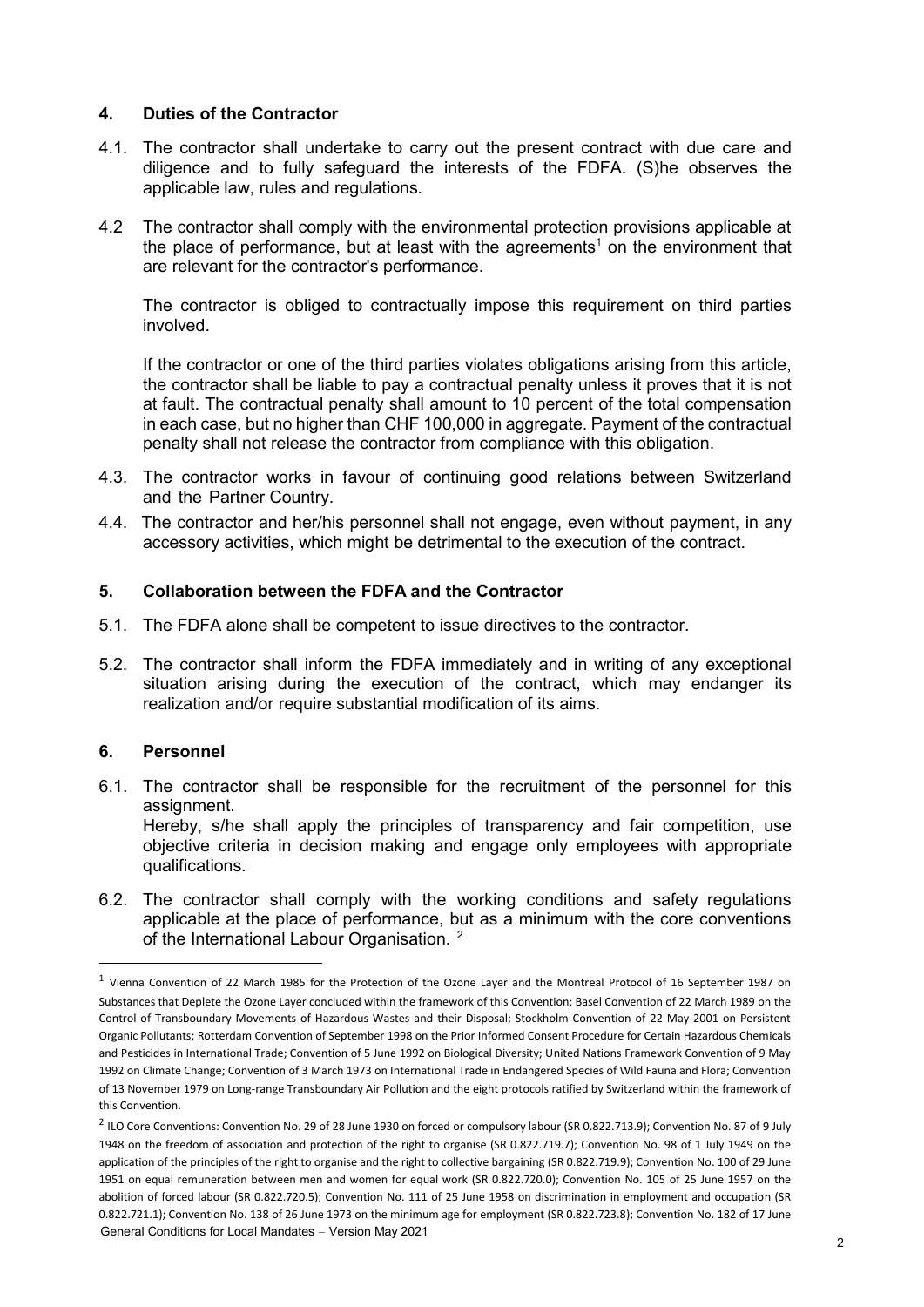- 6.3. The contractor shall conclude written contracts of employment with the personnel required to execute the contract, compliant with the applicable provisions of labour law. It shall guarantee gender equality, in particular with regard to equal wages, terms and conditions of employment, and workplace security conditions. The employment conditions must not be more favourable than those applying to the FDFA, and must provide for adequate social benefits (insurance, vacation, etc.).
- 6.4. The contractor shall contractually impose the obligations in art. 6.2 and 6.3 on the third parties involved.
- 6.5. If the contractor does not respect the obligations in art. 6.2, 6.3 and 6.4, it shall be liable to pay a contractual penalty unless it can prove that the violation is through no fault of its own. The contractual penalty shall amount to 10 percent of the total compensation in each case, but no higher than CHF 100,000 in aggregate. Payment of the contractual penalty shall not release the contractor from compliance with these obligations.
- 6.6. The contractor is solely responsible for the safety of his staff involved in this assignment and for setting up an appropriate security management system.
- 6.7. Any change to the scientific and managerial personnel listed in the Budget shall be approved by the FDFA in advance.

### **7. Insurance, Social Security, VAT and other Taxes**

- 7.1. The contractor shall insure her/himself as well as her/his staff against any risks arising from illness or accident. The respective insurance premiums shall be covered by the contractor.
- 7.2. The contractor shall be bound to deduct social security contributions, as stipulated by law in respect of her/himself and her/his associates or employees, as are due to the social insurance institutions according to applicable law and to pay such contributions to the respective institutions.
- 7.3. Generally, FDFA's assignments are tax exempted if there is a Framework and/or Project Agreements between Switzerland and the Partner Country which foresee this exemption.
- Should competent authorities declare the present assignment as not tax exempted, the contractor immediately informs the FDFA. Any changes to the budget are subject to examination and approval by the FDFA.

The remuneration of the contractor is only subject to VAT under the conditions of the Swiss law on VAT.

- 7.4. If the present assignment is subject to taxes, the contractor shall be solely responsible for the payment of all taxes and fees provided for by applicable law, including VAT.
- 7.5. If the budget amounts to 50'000 CHF or more, the contractor shall, at his own cost, take out appropriate and adequate commercial liability insurance.

#### **8. Procurement**

 $\overline{\phantom{a}}$ 

<sup>1999</sup> on the prohibition of and immediate measures to abolish the worst forms of child labour (SR 0.822.728.2).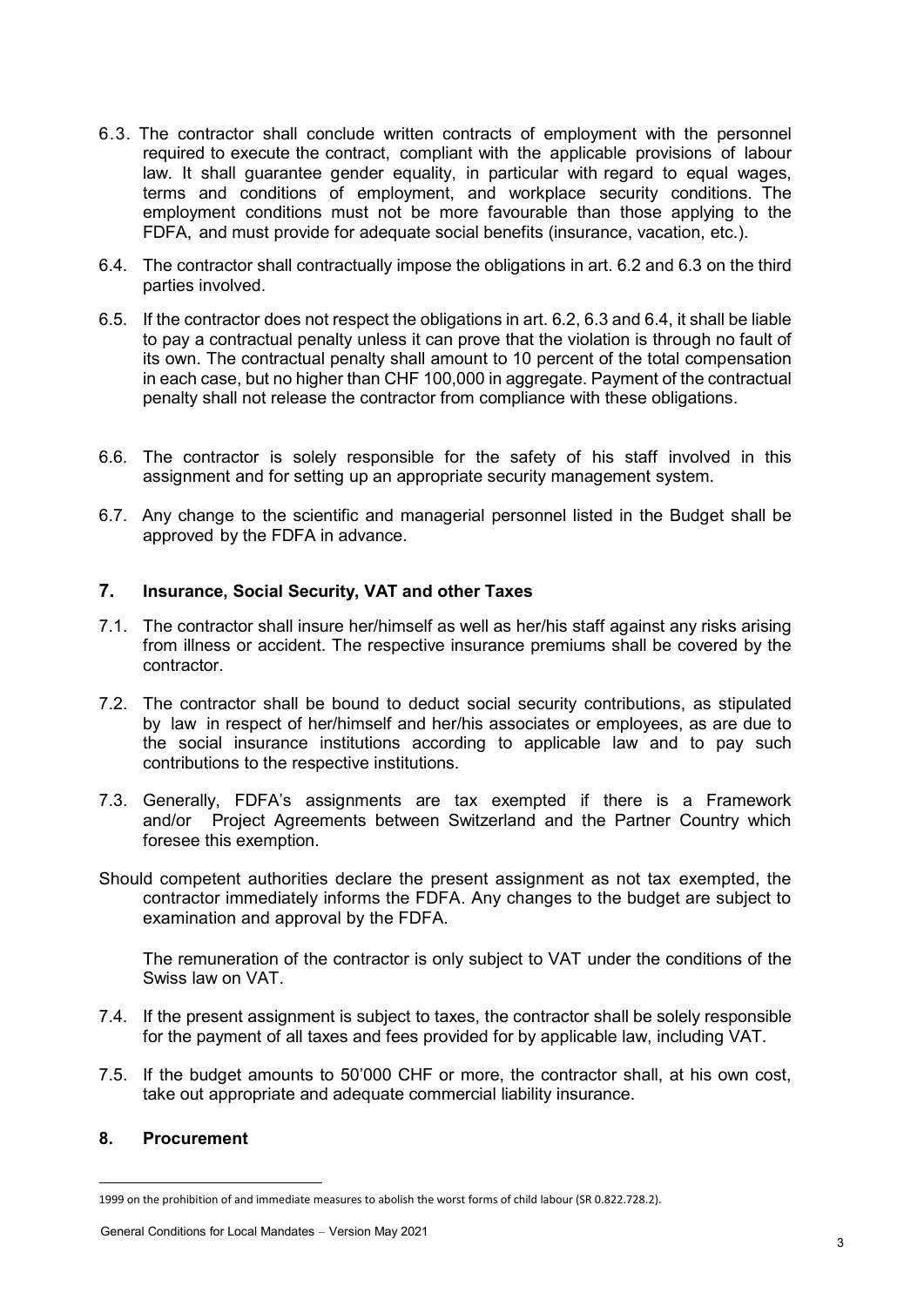In case of procurement of services or/and goods, the contractor shall apply the principles of transparency and fair competition, based on price and quality, as well as all respective legal provisions.

### **9. Material**

- 9.1. The contractor shall be responsible for purchasing the material necessary to perform the mandate and defined in the budget in his/her name and for the account of the FDFA or the Partner Country, pursuant to the provisions of the present contract. Invoices must be addressed to the contractor.
- 9.2. The contractor is the owner of the material provided there are no other contractual provisions (e.g. rental of material). If there is a breach of contract, in particular an infringement of Art. 9.3 below or any other risk to the material, the contractor agrees to transfer upon written request from the FDFA any ownership. The contractor is obliged to make this transfer immediately and to draw up a handover protocol for the material.
- 9.3. The contractor shall treat the material in an appropriate and careful manner. (S)he shall keep an up-to-date inventory thereof.
- 9.4. Discounts and rebates on the procurement of material are considered as cost reductions. The utilization of revenues from the sale of material shall be decided in consultation with the FDFA. Such income has to be stated in the final statement of accounts.

#### **10. Payments, Interests**

In Principle, payments by the FDFA shall be made at average due date. If they are not made at average due date, any gross interest arising on the bank account shall be deemed income and accounted for in the same way as other payments made by the FDFA, and shall be deducted at the time of the final payment.

#### **11. Statements of Accounts, External Financial Review**

- 11.1. On the dates stipulated and in accordance with the terms of the Contract, the contractor shall present statements of accounts to FDFA.
- 11.2. The statements of accounts shall give a detailed list of expenditure. They shall provide information on the following points:
	- a) the function of the payee in the assignment framework together with the classification in the appropriate category of remuneration;
	- b) an exact description of the time utilized and of the nature of the work done. The establishment's time-control sheets or cards should be attached;
	- c) in the case of subcontracting, the subcontractor's detailed invoice, including related vouchers.
- 11.3. According to the FDFA instructions, the contractor shall provide the receipts and vouchers (original or copy).
- 11.4. If the contract provides for an external financial audit / review (art. 3 of the contract), such an audit shall be carried out by an independent auditing firm and approved by the FDFA according to the standard terms of reference. The cost of the audit / review report is contained in the supplement paid for common costs. The final payment takes place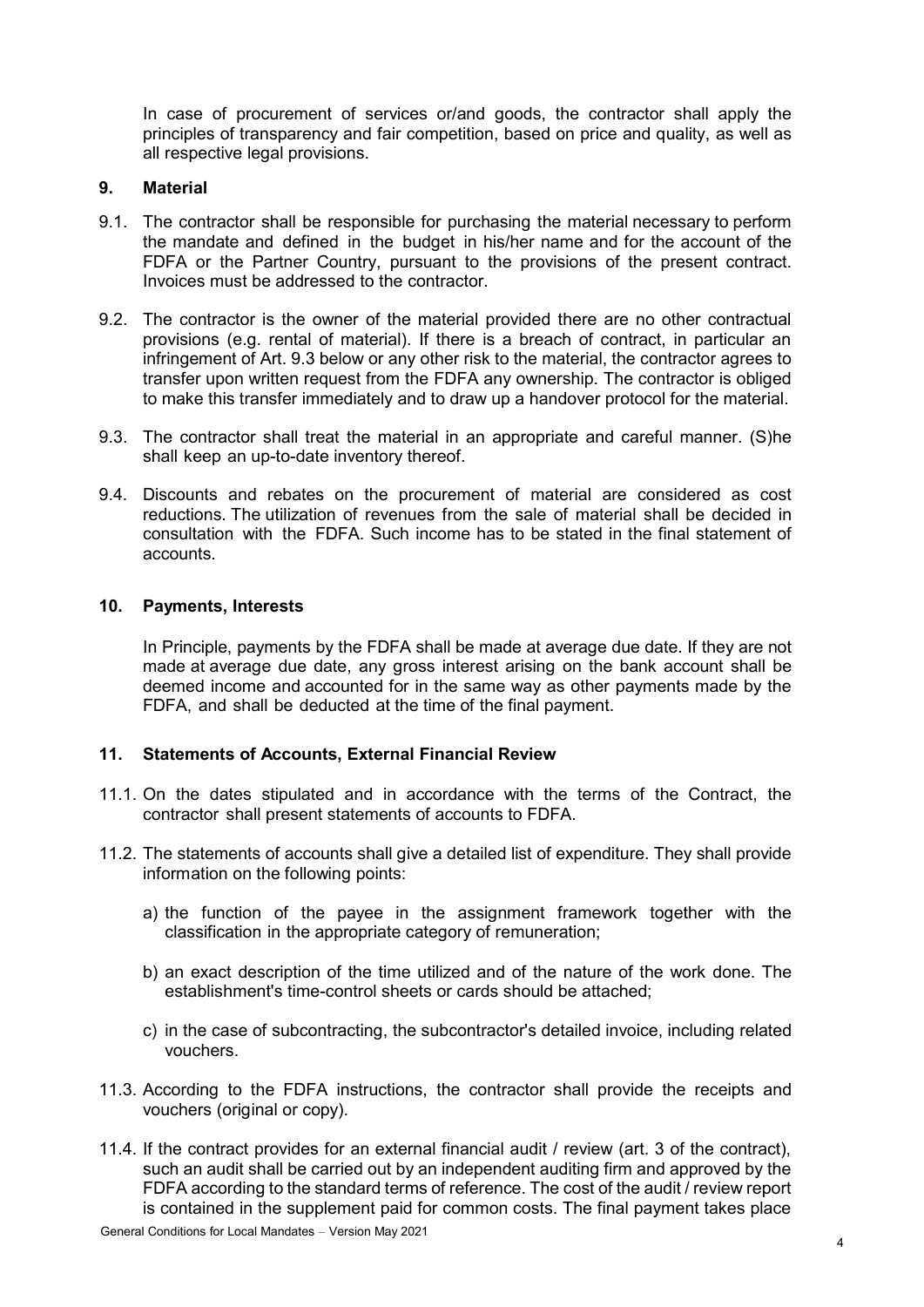after the final accounts and the audit / review report have been approved.

# **12. Assignment Evaluation**

The contractor takes note that the FDFA may evaluate the quality of the services provided and agrees that this data will be treated within the FDFA in accordance with the applicable law. (S)he has the right to consult such evaluations according to the law.

# **13. Operational Reports**

- 13.1. The operational reports must contain information on assignment progress, the extent to which the aims of the assignment have been achieved, the impact of the assignment, activity reports, and an account of the facts and proposals for the solution of unresolved problems.
- 13.2. The reports shall be drafted in terms understandable to non-scientific experts. They should be empirically verifiable and usable. Issues not suitable for a report to the Government of the Country of assignment should be dealt with in a separate report to the FDFA.

# **14. Intellectual Property - Copyright**

- 14.1. Within the framework of the contract, the result of the work of the contractor, including rights of use and of exploitation as well as all intellectual property rights, including copyright and their dissemination, are the property of the FDFA. At the explicit request of the contractor, the latter's participation may be mentioned by the FDFA. In addition, the FDFA may, pursuant to a separate agreement, authorize the contractor to use and/or exploit such intellectual property rights either free of charge or against remuneration.
- 14.2. The contractor shall undertake to meet all demands by third parties concerning any breach of intellectual property rights and to pay any expenses arising from such violation, including any indemnification.
- 14.3. The FDFA shall undertake to inform the contractor immediately of any claim for indemnification, as well as to provide him/her with all necessary documents for her/his defense, unless otherwise stipulated in the law.
- 14.4. In case any information relating to this assignment has to be made public by the FDFA as a result of specific legal obligations (e.g. the Freedom of Information Act), the contractor agrees not to consider the publishing as a violation of any of her/his intellectual property rights.

# **15. Confidentiality/Disclosure of Information**

- 15.1. All verbal and written communication, and any excerpt from it, between the FDFA, other administrative bodies of Switzerland, and the contractor shall be confidential. All documents relating to the contract, information, and data resulting from the contract which are supplied to the contractor in connection with the contract or which the contractor may have elaborated, are confidential and must not, either in whole or in part, be made accessible to third parties unrelated to the contract or used for purposes other than those for which they were supplied or elaborated. The contractor shall draw the attention of her/his staff to the confidentiality.
- 15.2. In case any information relating to this assignment has to be made public by the FDFA